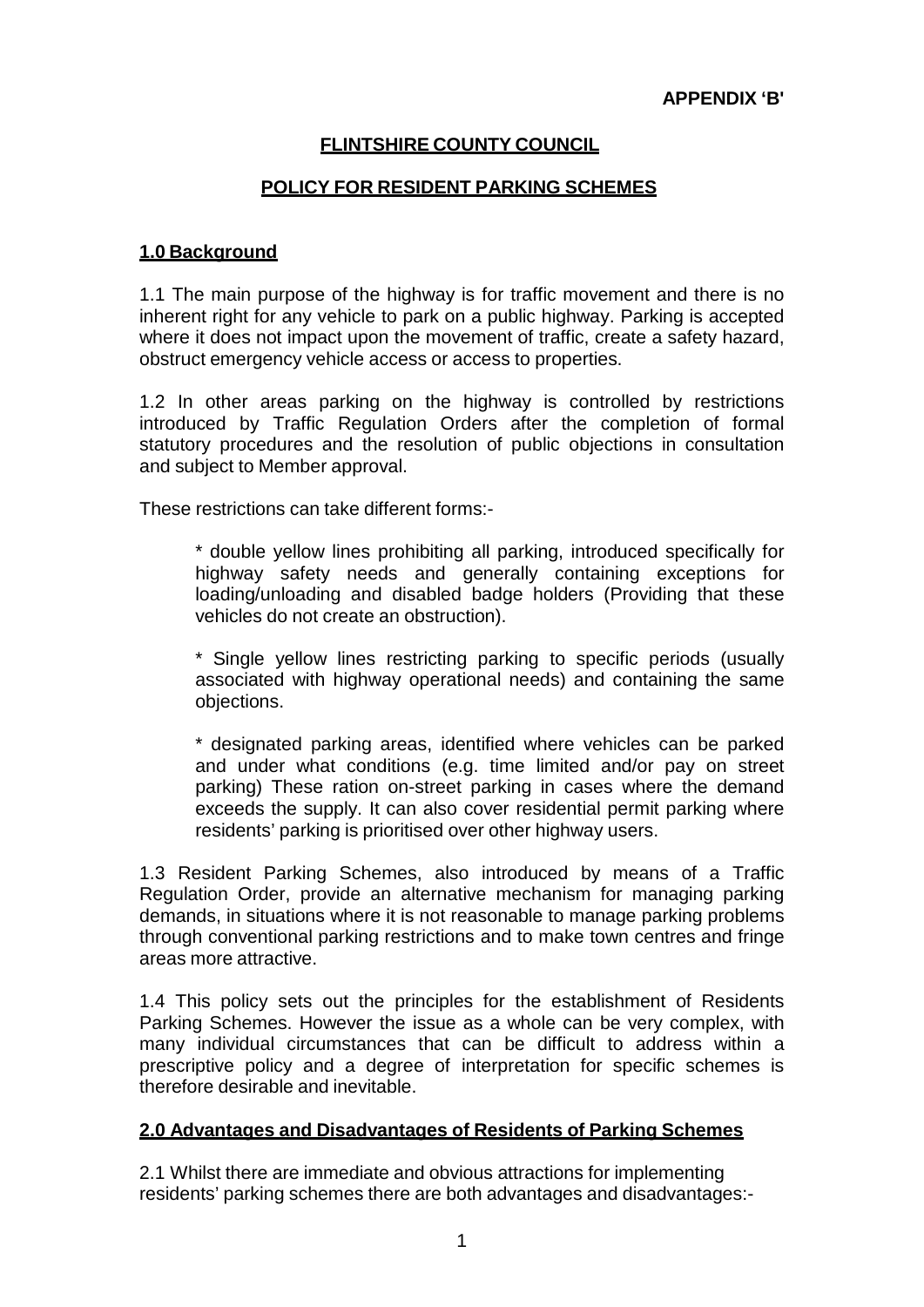## Advantages

- \* Discourage commuter/shopper/business parking in residential streets.
- \* Enhanced environment in residential areas.
- \* Residents may find their on-street parking to be easier and more convenient.
- \* May provide improved parking and traffic management.
- \* Can produce road safety benefits.

## Disadvantages.

\* Possible knock-on effect of relocated commuter/shopper/business parking.

\* Costs of introduction and management and payment for permits. On these grounds it is recommended that any individual scheme should be self-financing.

\* Permits do not absolutely guarantee a parking space.

\* May only help manage an under supply of spaces and not solve problems.

\* Can lead to inefficient use of on-street parking space.

\* There are risks that a scheme could reduce levels of on-street parking, with problems for visitors and businesses.

## **3.0 Types of Parking Permit Schemes**

3.1 There may be considered, to be broadly three types of location where residents parking schemes may be appropriate:-

## 3.2 Demand for Parking Exceeds Supply - Exclusive Permit Schemes.

This is the most traditional and common form of scheme, where a street or area is divided into prohibited and permitted parking areas. To park in a permitted area, a vehicle would be required to display a valid permit. The permit categories may vary but usually provide for residents, visitors, health care workers serving residents and other users the Council may consider to be appropriate. This system provides optimum benefit to residents but low levels of residents' parking can lead to an inefficient use of on-street parking provision, in areas where the overall parking supply is limited.

In areas where the demand for on-street spaces from residents alone exceeds the supply, the management and allocation of permits can be problematic. This is particularly so where a scheme results in a reduction in kerbside space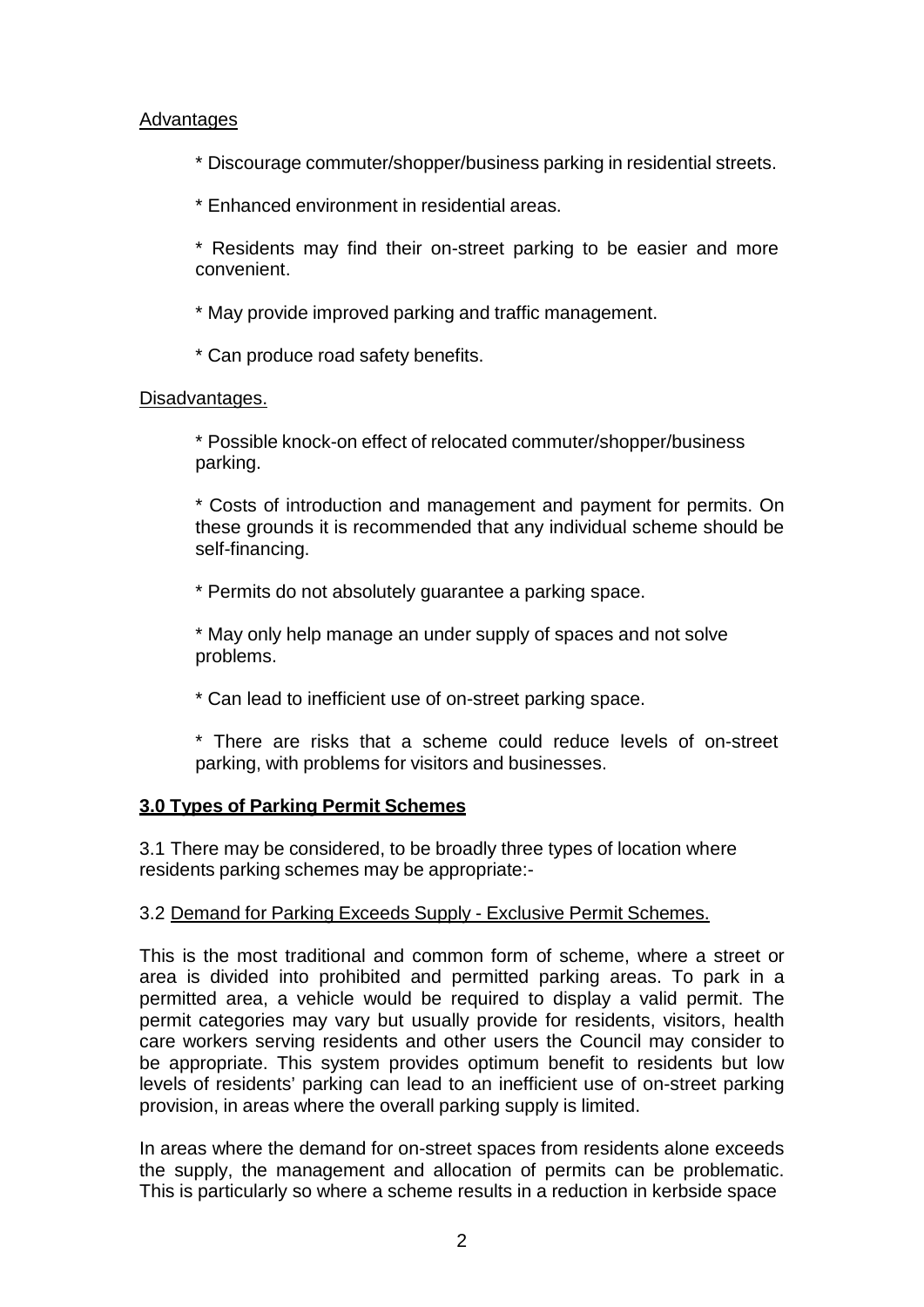by the formalisation of parking provision, e.g. clearing parking from junctions etc.

## 3.3 On-Street Parking Control with Relaxation for Residents – Shared Spaces.

This type of scheme is referred to as 'shared space', where there is dual use of on-street space, overcoming the under use, resulting from the under use issues experience in the exclusive permit schemes detailed above. This scheme enables the time-limited use of on street space (which may or may not be charged for) to operate alongside vehicles with residents' permits that would be exempt from either time or charge restrictions. In isolation, these schemes may eliminate the need for the administration of permits for visitors, carers etc. Possible variations to this type of scheme could provide for the provision of exclusive residents parking bays.

## 3.4 Areas where Parking has Environmental/Safety/Traffic Management Issues

In some instances the management of parking may be desirable for highway management of traffic flow/safety reasons. Whilst this category can include residents' parking as a management feature, it should be noted that more conventional parking restrictions can be as effective, but where these could interfere with residents, schemes to accommodate their needs may be appropriate.

## **4.0 Criteria for the Consideration of Residents' Parking Schemes**

4.1 The main criteria for the justification of a residents' parking scheme is that there is insufficient highway space for the residents of an area to park, as a result of the presence of vehicles arising from visitor, business or commuter parking and/or as a result of existing parking restrictions. Initial principles would be that:-

\* There should be clear evidence of residents support for a scheme in advance of any details of the scheme being prepared.

\* The enforcement associated with all schemes to be undertaken by the Councils Civil Parking Enforcement Officers.

\* Residents' parking schemes would not be introduced where the majority of residents have off-street parking or where there is insufficient on-street space to accommodate both residential and non residential parking.

\* Generally schemes should not be introduced to manage parking in situations where the problem is linked to over demand from residents for on-street spaces.

\* There is a presumption against small isolated areas remote from the principle areas of parking enforcement.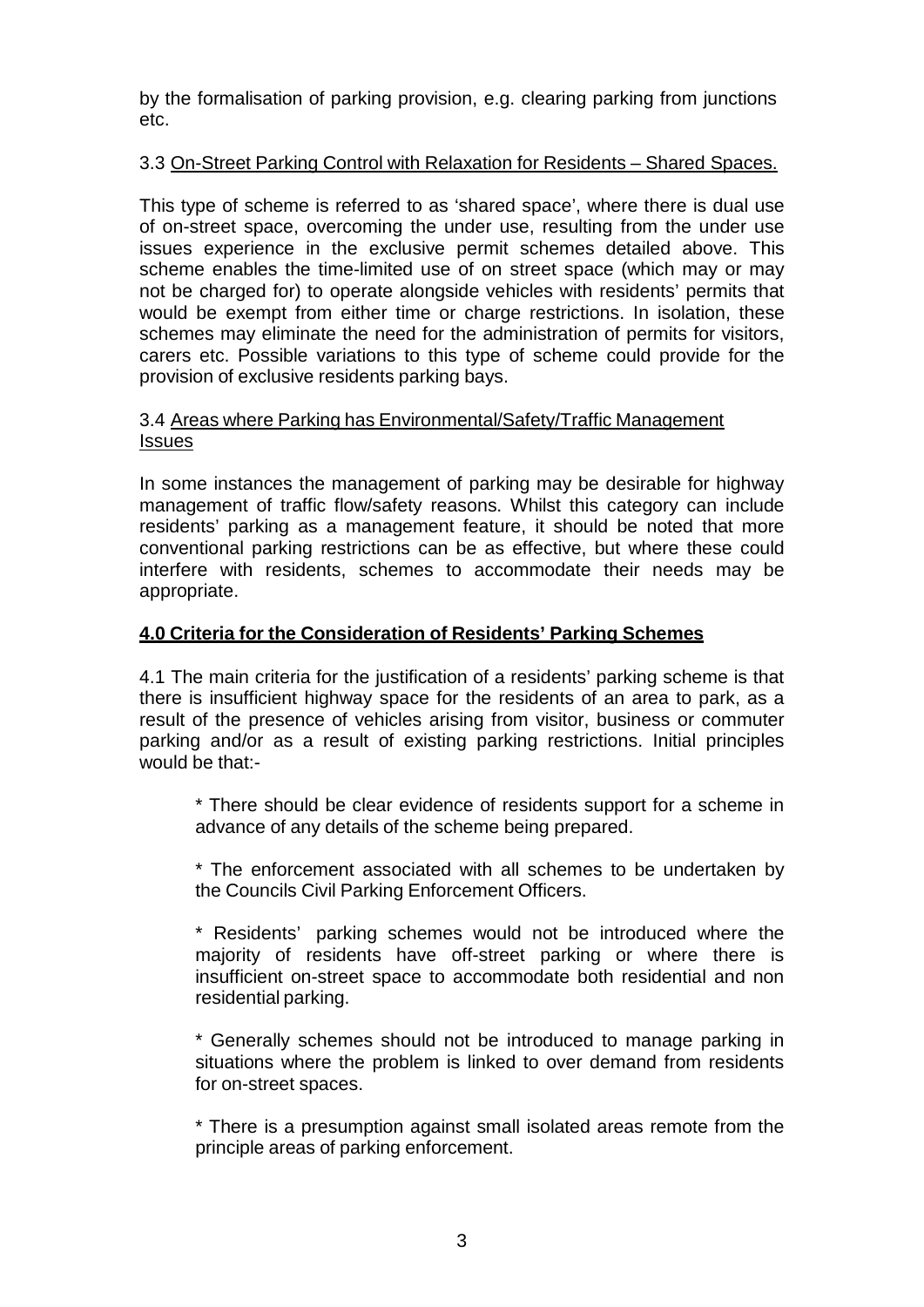4.2 It is recommended that the following general principles should be adopted to help further define a manageable scheme or to develop an initial scheme:-

\* At least 50% of properties in any proposed area to have no off-street parking.

\* At times when parking problems are caused by non-residents the kerb space occupied by residents should exceed 40% of the total available.

\* There is sufficient kerb space to enable 85% of all households to park at least one vehicle on-street.

\* Schemes should not create unacceptable problems on adjacent roads.

\* The introduction of reserved parking in areas where parking spaces are severely limited shall not affect the commercial viability of the area.

4.3 Any requests that do not meet these criteria should not be considered further unless:-

\* The scheme forms part of a wider integrated traffic/parking management scheme.

\* There are road safety problems.

\* The parking impact from development in residential areas would be adverse.

\* There are schemes being promoted to use alternative facilities such as off-street parking.

## **5.0 Legal Framework & Management**

5.1 The issue of a Parking Permit will at no time absolve the permit holder from parking legally, without due care and without creating an obstruction. The Council will not accept any responsibility for the damage, theft or loss of, or to, any vehicle or its contents whilst parked in a Residents' Parking Zone. When operated under Civil Parking enforcement procedures, vehicles parking in Residents' Parking Zones without displaying a valid permit will be subject to a Penalty Charge Notice, enforced through the Civil Parking processes and powers, and normal approved procedures will be followed.

5.2 Any schemes implemented under the Civil Parking Enforcement processes will be managed by the Councils parking Services and all appropriate management and appeals processes would apply.

5.3 All schemes will be operated in full accordance with the Council's race and equal opportunities policies and in all decisions preceding any scheme implementation, all comments from special needs groups will be assessed.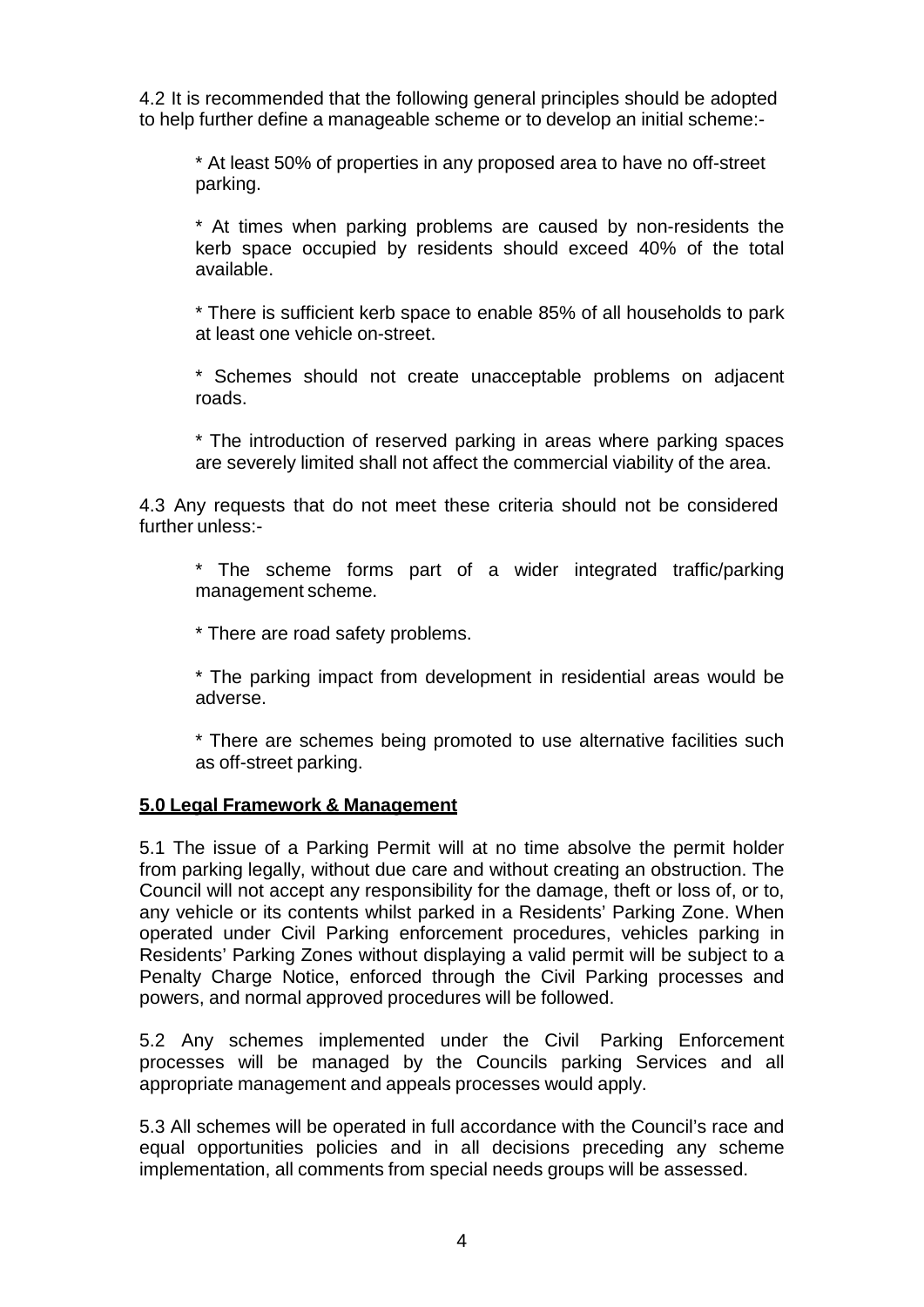## **6.0 Definitions and Permit Details**

6.1 In order for schemes to operate satisfactorily and without ambiguity, it is necessary to detail vehicles that would qualify for permits and the type of permits issued.

### 6.2 Permitted Vehicles

\* Permits will only be issued to cars and light goods vehicles with a weight limit of 3.5 tonnes or under. Vehicles that exceed 6 metres in length, 2.44 metres in height or are capable of carrying more than 13 people including the driver will all be excluded from applying for permits.

\* Permits will not be issued to motor cycles due to display practicalities, but, wherever possible, motorcycles will be provided a designated parking area where there is a demand. Should this not be possible or if there is insufficient demand motorcycles may park in permit bays without a permit, subject to prior written approval from the Council.

\* Individual permits will not be issued for caravans or trailers, although these may be parked within a scheme on a short term basis whilst loading/unloading provided that they are hitched to a vehicle bearing a valid permit.

#### 6.3 Issue of Permits and Associated Definitions.

The holding of a permit will not guarantee a parking space within a zone and where there are separate zones within an area permits will be zone specific. **No scheme will however be designed, unless the likelihood of spaces not being available to permit holders is low.** Although some indication of definitions and requirements for permit eligibility is provided in this document, further considerations may be required for specific designs.

## 6.4 Permits and Use

\* Permits will be issued on a renewable annual basis and be effective for a period of 12 months. The issue and renewal will be by individual request and via appropriate application forms.

\* Permits will show the name and title of the issuing Authority, the relevant parking zone, the vehicle registration number and a reference number. Any specialist permits will provide individual details.

\* All permits must be displayed on the inside surface of the windscreen so that recorded particulars are clearly visible.

\* The council reserves the right to permits in the event of fraudulent or inappropriate use without any reimbursement of costs.

\* Where a hire or courtesy car replaces an existing vehicle a Visitor/Temporary Permit may be issued for a limited period.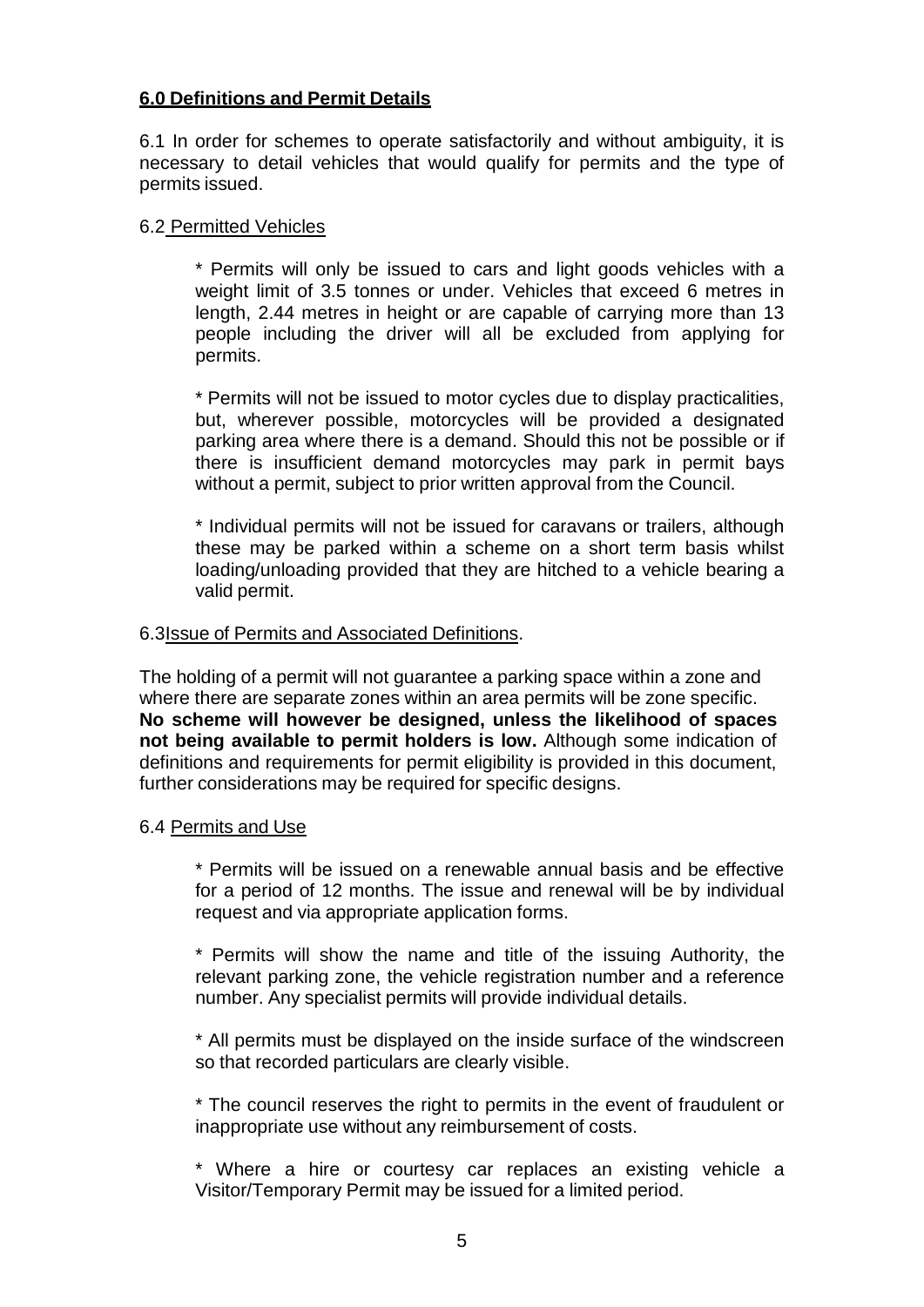\* A permit will not be required for vehicles carrying out essential duties and statutory powers, including emergency service vehicles whilst attending an emergency, statutory undertakers, postal collection/delivery, council/government business and formal wedding cars and hearses. In addition permits will not be required for vehicles engaged in the loading/unloading of goods or where passengers are boarding or alighting.

#### 6.5 Residents Permits

The following definitions and guidance should be considered as a part of a residents' parking scheme:-

\* A resident will be considered as any person who resides at a residence within the defined scheme, for at least four nights a week and should be registered in the Council Tax records.

\* A residence will be defined as a domestic property listed under the Council Tax definitions.

\* Specific notes should be made of Houses of Multiple Occupancy, where a house has been converted into a number of separate flats or apartments, at the time of the introduction of the scheme, each of which meets the formal classification of a residence, then each would be eligible to apply for both residents' and visitors permits (as applicable) and as allowed under the policy, or applicable to the individual scheme. However where one house has been converted to contain a number of habitable rooms, remaining as one property, it will be treated as a single residence.

\* The number of Residents' Permits available to one property will be specific to the scheme, to allow some flexibility in interpretation.

\*The following guidelines will be adopted to underpin permit provision:-

(a) Initially one permit and one visitor permit will be issued to an individual residence but subject to an assessment of parking demand/supply within a zone, additional permits may be available.

(b) Where a residence has at least one off-street parking space available, it would not be eligible for the full allocation of residential permits per residence. It would however be eligible for any allocation of visitors' permits and may be eligible for any subsequent allocation of second round residents' permits.

\* (c) Residents' permits will normally be specific to one registered vehicle and proof of ownership/responsibility must be provided to the satisfaction of the Council.

\* (d) Residents who are only entitled or choose to apply for only one permit may specify two registration numbers to be inserted on the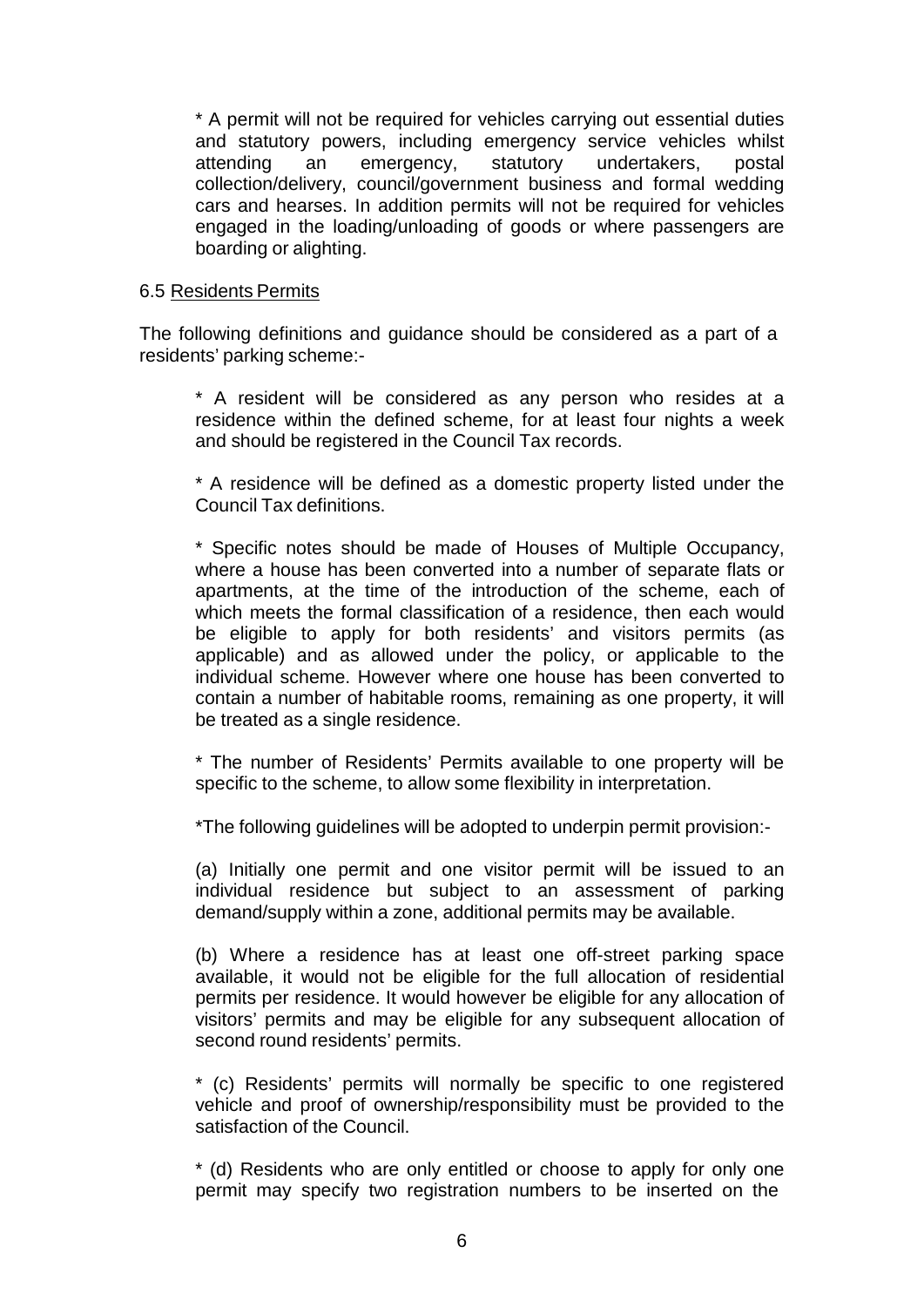permit, to enable them to decide which vehicle is parked in the bays and to avoid swapping cars on and off a driveway. However it is stressed that a permit **must** be displayed at all times on vehicles parked within the residents' parking bays. Penalty Notices will be issued for any vehicle failing to **display** a valid permit and not for failing to **own** a permit.

### 6.6 Blue Badge Holders

All Blue badge holders will require a relevant Residents Parking permit to park in any Residents' Parking Zone. Any existing on-street disabled parking bays within a zone will be retained, but in order to park within these, both a Blue Badge and valid Residents parking Permit will need to be displayed.

## 6.7 Attendance Permits

Visitors delivering health and care needs to residents will be afforded access under the schemes. Those residents who live within the zone may apply for a parking permit for family or professionals who visit the property to provide care or medical needs. Where parking demand is heavy, these permits may be restricted to those residents who do not hold a Residents Parking permit. Permit applications in these cases will require to be supported by the resident's medical practitioners.

## 6.8 Visitors Permits

Visitor permits will be available to all residents within a scheme on submission of proof of residency at a concessionary rate. Should conditions permit additional permits may be available at an undiscounted cost.

## 6.9 Business Permits

Any business that operates from within a Residents Parking Zone will be eligible for a business permit; although if any form of off-street parking is available these would be severely restricted. Customer parking provision can be catered for by the provision of alternative parking controls e.g. short limited waiting in the vicinity of a small shop.

## 6.10 Special Permits.

The predominant parking users will be covered by the permits listed above, a few isolated uses lie outside those defined. At the Councils discretion special permits may be authorised for restricted periods on individual application. These will cover health workers, maintenance contractors, visiting tradespersons etc. Within the design of schemes, specific arrangements will be considered for churches and individual businesses located within defined zones but any charges will need to reflect administrative costs.

## **7.0 Financial Principles**

7.1 The costs of Residents Parking Schemes can be split into two categories.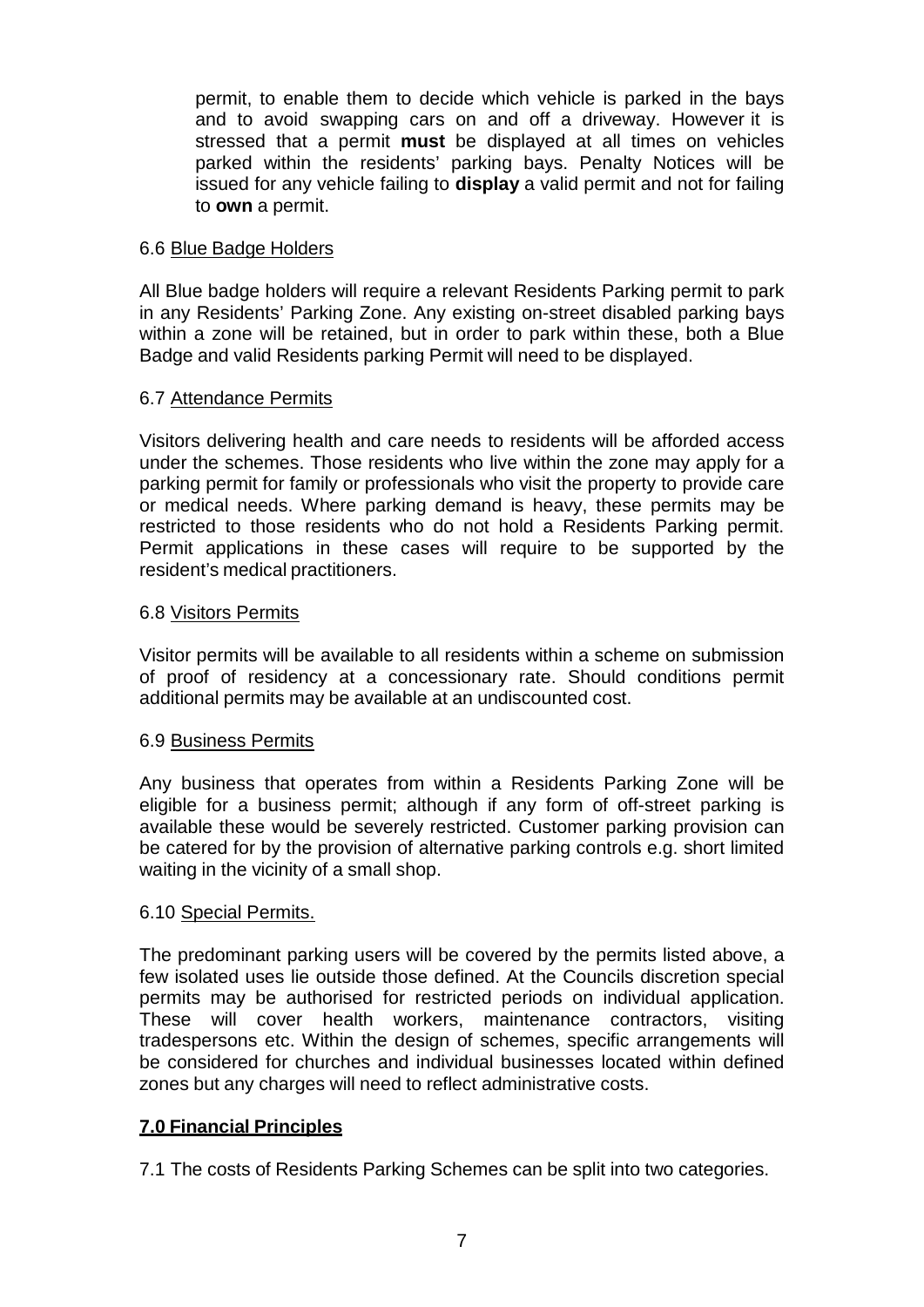(a) Set up costs i.e. Capital costs covering the investigation of schemes, consultation, design, traffic order and changes to signs and lines.

(b) Ongoing operational costs for enforcement and management.

7.2 It is recommended that all schemes should be fully self financing, including the repayment of all initial set up costs. Any operational surplus should be ring fenced for use on the improvement of parking facilities throughout the County area.

## **8.0 Scheme Implementation**

8.1 From past history it can be expected that the number of schemes requested will be substantial once civil parking is operational and will probably exceed the Authority's resource capacity in any single financial year. It is recommended that all applications are evaluated by Traffic Section staff in conjunction with Parking Services and a shortlist of those considered to be desirable and practical submitted to the respective Local Members for approval, prior to submission to the approval of the Director of Environment and Executive Board Member. Larger schemes covering more than a single Ward may require Executive Board approval.

These approvals are recommended due to the need to alter Traffic Regulation Orders, to rank schemes in order of priority and to verify that affair and reasonable evaluation has been undertaken.

Factors for determining relative scheme priorities should be:-

- \* The tie in with other works being undertaken e.g. town centre reviews.
- \* Emergency vehicle access.
- \* Availability of off-street parking for non-residents using the area.
- \* Impact of displacing non-residents cars.
- \* Size of the scheme proposed.
- \* Purposes for which non-residents are parking.

## 8.2 Consultation and Implementation.

All proposed resident parking schemes will be subject to consultation and will include:-

(a) An initial questionnaire sent to all residents and businesses within and adjacent to the proposed area, to identify the level of concern regarding parking difficulties and to establish the level of support for any proposed scheme. This consultation will be used solely to establish the local community requirements for any scheme. The results from this exercise will then be used to determine the need for and to develop proposals based on the majority views expressed. Full details resulting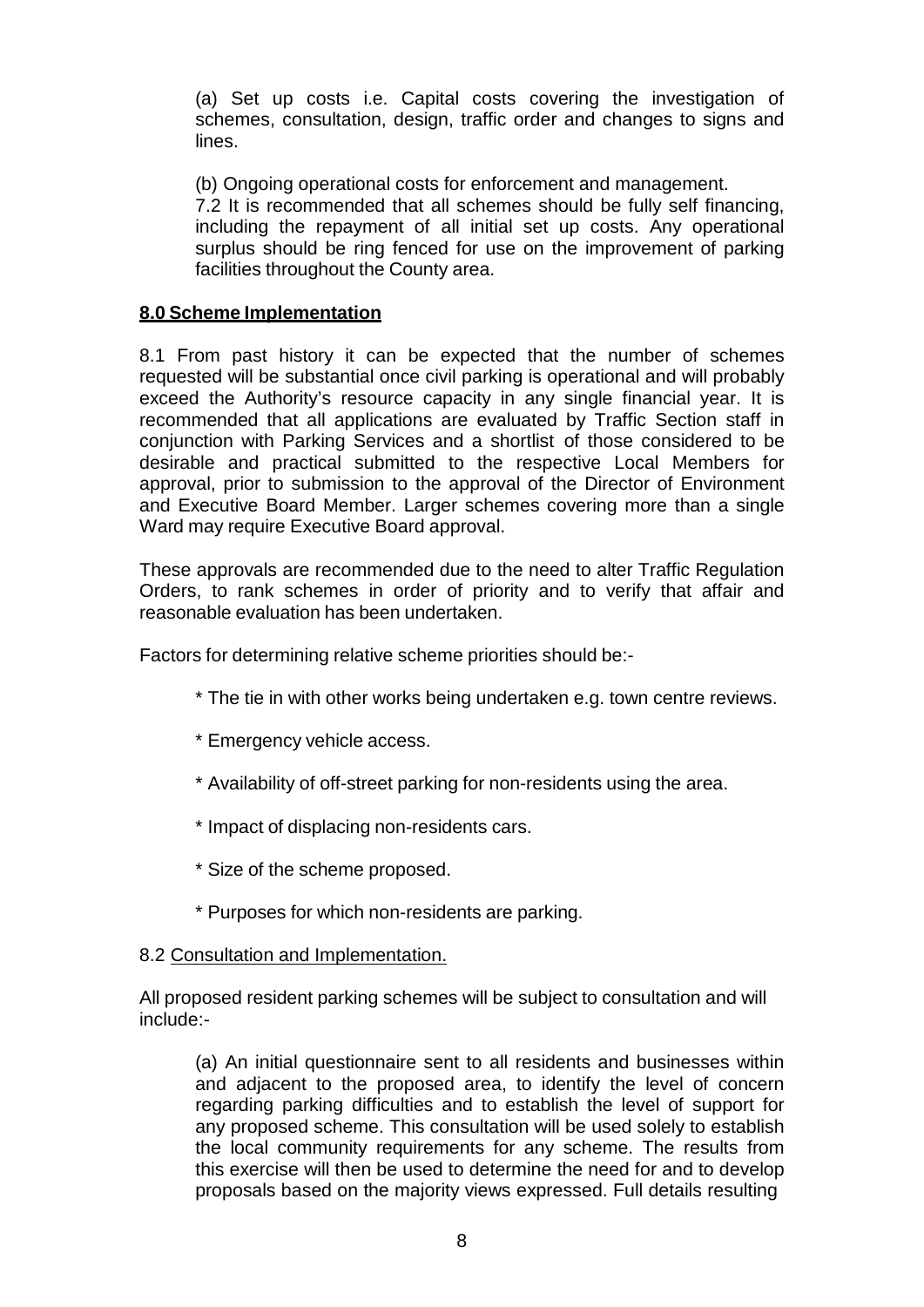from the consultation will be available for examination by any consultee.

(b) Once a scheme has been determined there should be further consultations undertaken by means of a local public exhibition, public meeting or residents group meetings and concentrating on the size and scale of any potential scheme to allow officers to answer any questions, followed by a further questionnaire to all residents and business asking respondents to indicate if they agree or disagree with the scheme.

\* The formal stage of the process will involve the publication of Notices of Intent in the press and on site. At this stage any objections received will need to be dealt with and resolved in accordance with the Councils agreed procedures.

**A scheme should only be considered for implementation if there is clear support for the proposals from households within the zone and agreement to pay the annual permit costs. For any scheme to proceed it is recommended that a minimum response of 50% will be required to the initial questionnaire with 51% remaining in favour of the proposals at all stages of the consultation process.**

## **9.0 Design**

9.1 In considering any schemes there needs to be a clear understanding of the parking problems in the area and the implications of the introduction of any new Residents Parking controls, particularly in terms of the potential relocation of displaced parking. All schemes will be introduced on a zonal basis thereby providing greater flexibility by using spare capacity in one street to supplement another. Zone boundaries should remain logical and easily defined and not large enough to provide a benefit for vehicles 'commuting' whilst remaining in their zone.

9.2 In principle daytime parking restrictions reflecting standard scheme timings (for example Monday to Saturday 8am to 6pm), will be adopted and will be the basis for commencing the design process on local schemes. These parking restrictions can however be inconvenient at times when residential demand is at its highest. Flexibility therefore needs to be applied in determining the actual time period of restrictions within each scheme in order to achieve the parking needs of local residents in practical terms.

9.3 When considering the needs of residents and determining scheme details the following matters will be considered:-

- \* Maintaining traffic flow and visibility at junctions.
- \* Vehicle accesses.
- \* Loading/unloading requirements.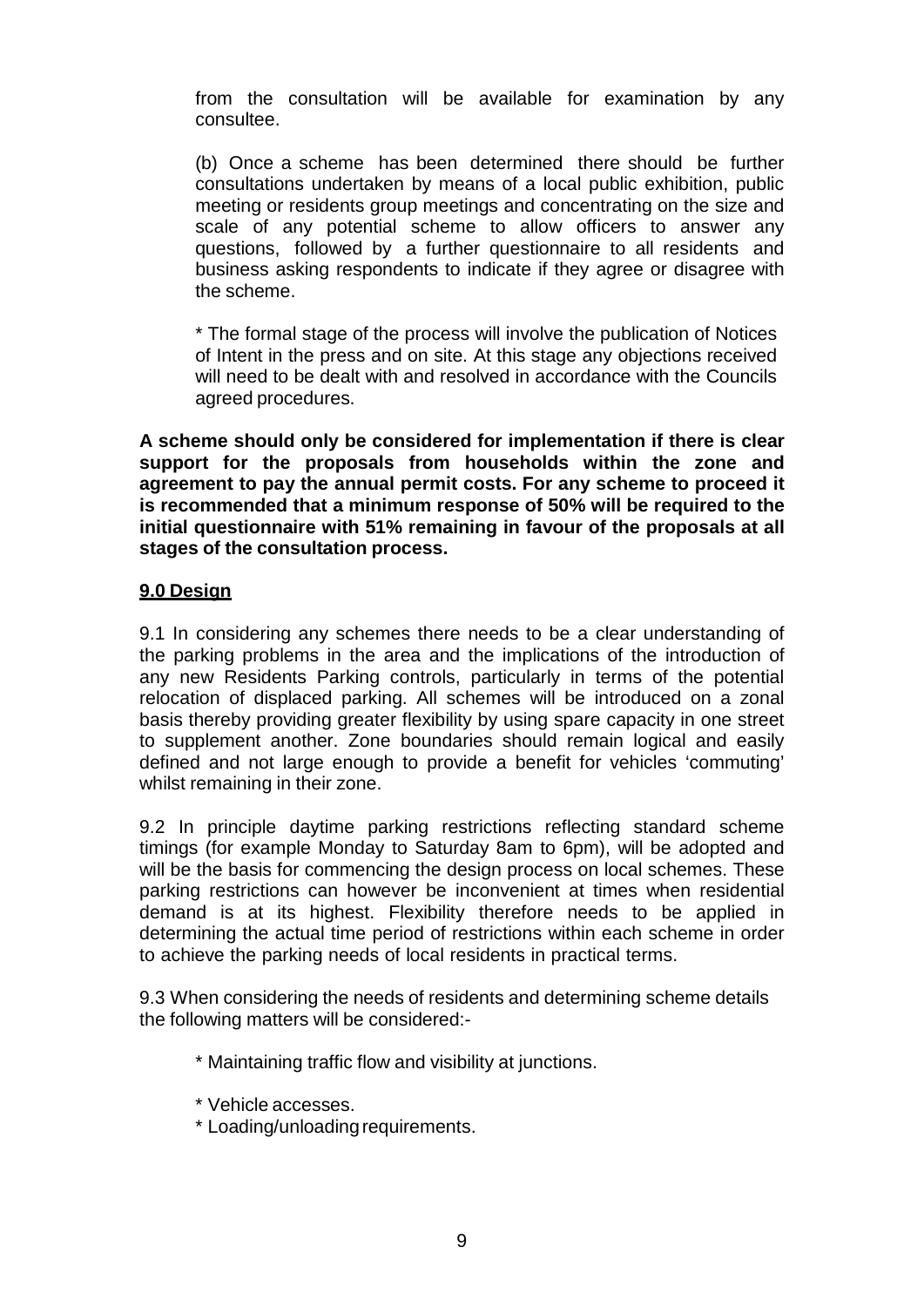- \* Bus stops.
- \* Needs of Blue Badge holders.
- \* Limited waiting areas for local business.

\* Visitors and other categories of drivers who need to park within the zone.

- \* Use of the area i.e. residential or commercial.
- \* Safety of public within the zone.

The objective being to maximise the number of residents spaces, reduce the amount of commuter/business parking in residential areas and also provide proper consideration of special issues such as schools/churches and businesses to minimise disruption.

9.4 All signing and markings must be in accordance with the current Traffic Signs Regulations and General Directions and the relevant sections of the Department of Transport/Welsh Assembly Government's Traffic Signs Manual.

9.5 Individual parking bays will not normally be provided. Continual marked bays current at the time will normally be provided in accordance with the Regulations. Vehicles must be wholly parked within a marked bay with no part spanning another bay or extending over yellow lines or some other restriction. Failure to comply with this requirement will make the Permit holder liable to a Penalty Charge Notice.

9.6 Restricted Zones can be used with special authorisation from the Welsh Assembly Government although the approval process can be lengthy. Within these yellow lines can be removed and the marked bays omitted. However, signs are still required to advise motorists of the restrictions and in practice these are only recommended for small areas and cul-de-sacs for clarity of enforcement, as motorists are only made aware of the restrictions at the zone entry points.

9.7 Upon completion of a scheme and within the first year arrangements will be made to undertake an operational review and if necessary initiate improvements in accordance with the approved procedures.

# 10 **Scheme Charges and Review**

10.1 Charges for Permits shall be determined by the Authority and should be set at a level that covers the enforcement and operational costs of the scheme. All charges should be clearly set out and published in any consultation literature, along with all other Terms and Conditions of the Residents' Parking scheme.

10.2 All Permit charges shall be reviewed annually.